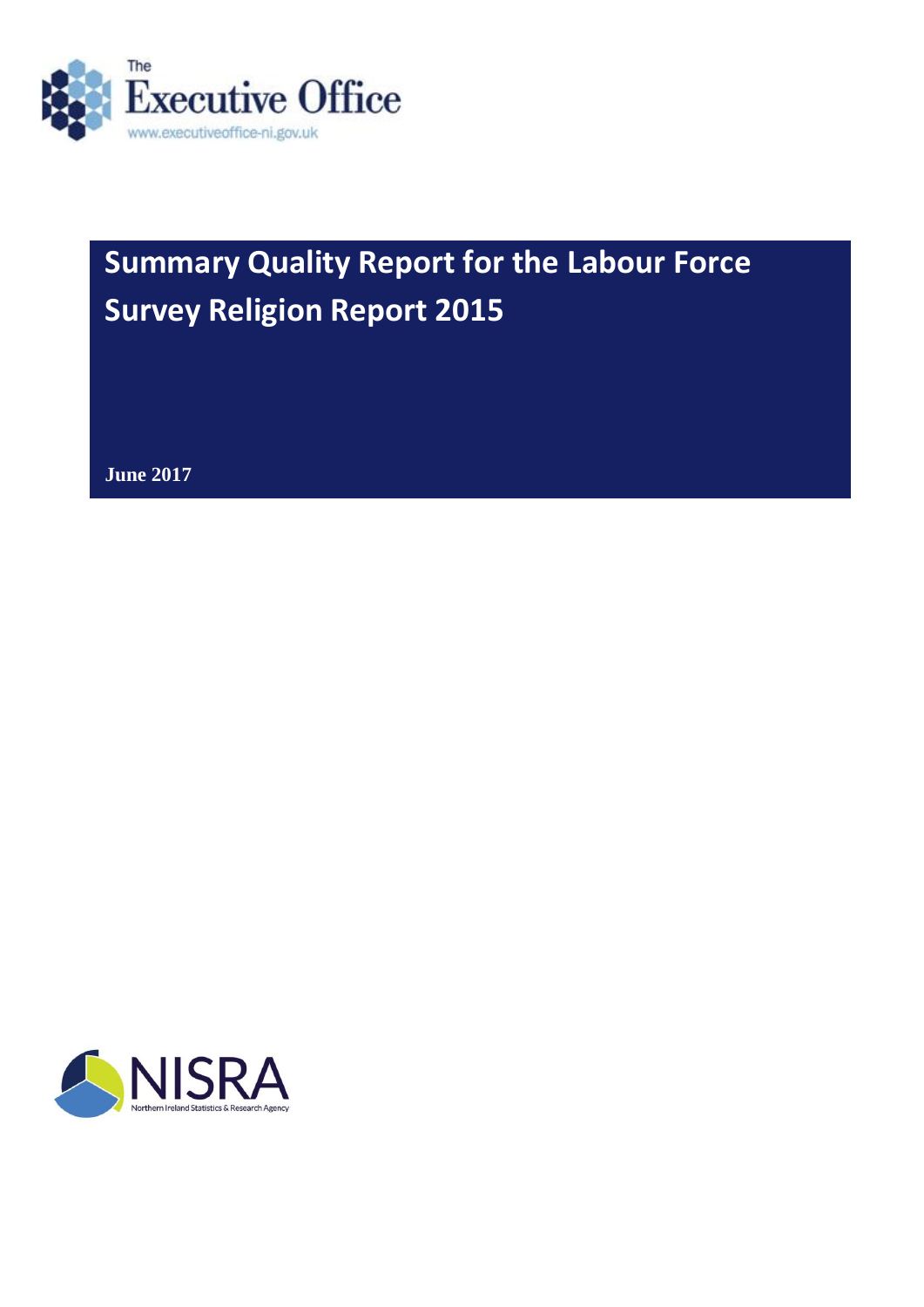# **Contents**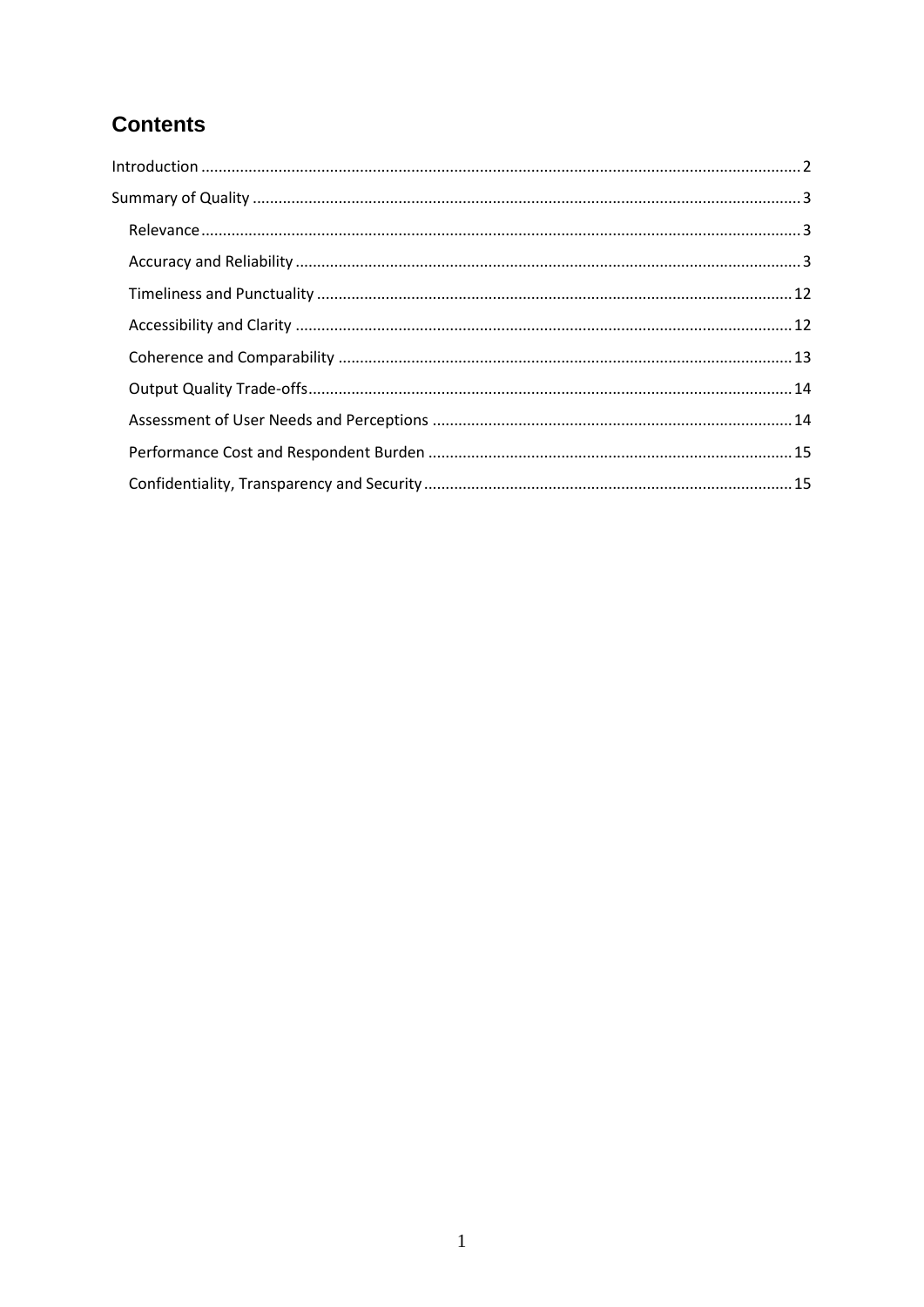# <span id="page-2-0"></span>**Introduction**

This report is intended to provide users with information on how the statistics in the Labour Force Survey Religion Report 2015 have been compiled and upon the quality of the data on which it is based. The report uses the Labour Force Survey (LFS), which is the largest regular household survey in Northern Ireland (NI). The LFS is a sample survey carried out by interviewing individuals about their personal circumstances and it provides a rich source of information on the labour force.

#### **Notes for Tables**

The tables used in the report use the following conventions where applicable:

- 'P' represents Protestant.
- 'C' represents Catholic.
- Numbers in the relevant tables are rounded to the nearest thousand.
- Totals may not add to the sum of the constituent categories due to rounding.
- Percentages are based on unrounded figures unless otherwise stated.
- The use of [ ] brackets reflect percentages where the total adds to 100% for Protestants and Catholics only.
- \* indicates a number or percentage based on a small sample size below the publication threshold (less than 6,000 grossed for the annual dataset) and will therefore not be released.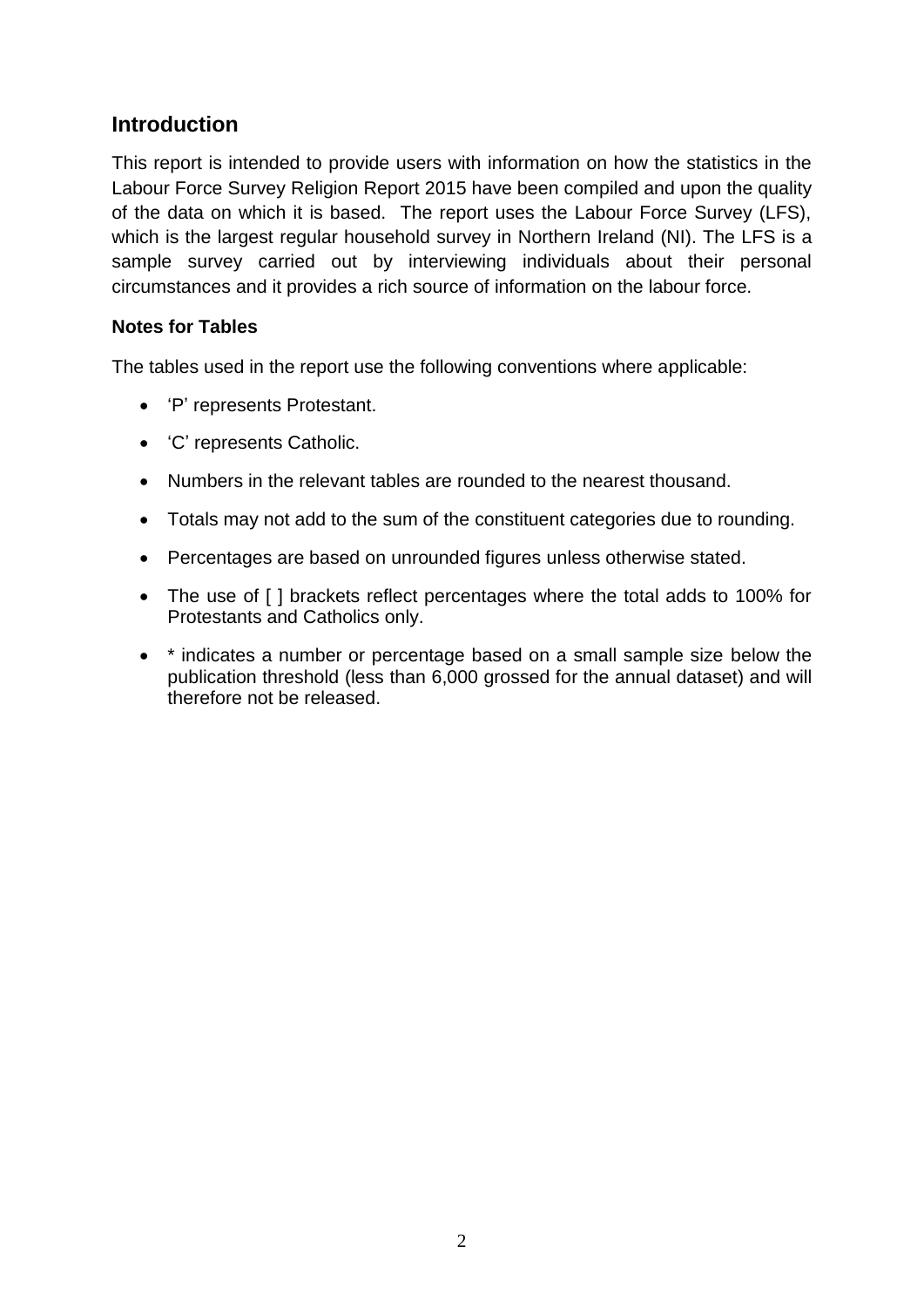# <span id="page-3-0"></span>**Summary of Quality**

## <span id="page-3-1"></span>**Relevance**

*The degree to which the statistical product meets user needs for both coverage and content.*

The statistics published in the LFS Religion Report are intended to compare the labour market outcomes of Protestants and Catholics in Northern Ireland.

The data are primarily used by The Executive Office, statutory organisations such as the Equality Commission, and by researchers. The users are interested in a variety of indicators relating to religious affiliation and the labour market, including the employment, unemployment, economic inactivity and economic activity rates (defined according to the International Labour Organisation (ILO)). They also occasionally require more detailed analysis of these series by age groups and gender, which the report provides.

### <span id="page-3-2"></span>**Accuracy and Reliability**

*The proximity between an estimate and the unknown true value.*

Estimates from the LFS are subject to various sources of error that can be categorised into sampling and non-sampling error. The errors encountered in the LFS are described in detail in the 'Labour Force Survey User Guide Volume 1: LFS Background and Methodology'. This is available at:

[https://www.ons.gov.uk/employmentandlabourmarket/peopleinwork/employmentand](https://www.ons.gov.uk/employmentandlabourmarket/peopleinwork/employmentandemployeetypes/methodologies/labourforcesurveyuserguidance) [employeetypes/methodologies/labourforcesurveyuserguidance](https://www.ons.gov.uk/employmentandlabourmarket/peopleinwork/employmentandemployeetypes/methodologies/labourforcesurveyuserguidance)

## **Sampling Error**

Labour market outcomes derived from the LFS are subject to sampling error. This occurs because the estimates are based on a sample rather than a census of all individuals. Sampling error is minimised on the LFS through the use of high quality sampling methodology.

The sample of addresses for the LFS was chosen at random from the Rating Valuation list of domestic properties with an achieved sample of approximately 2,000 households. The sample was stratified by region to ensure proportional representation across Northern Ireland. The strata used were Belfast (District Council area), East of the Province and West of the Province. Within these strata a systematic random sample of addresses was chosen. The population covered was all persons resident in private households and young people living away from the parental home in a student hall of residence or similar institution during term time. The weighting process used on the LFS reduces standard errors because it ensures that the weighted dataset is representative of the population.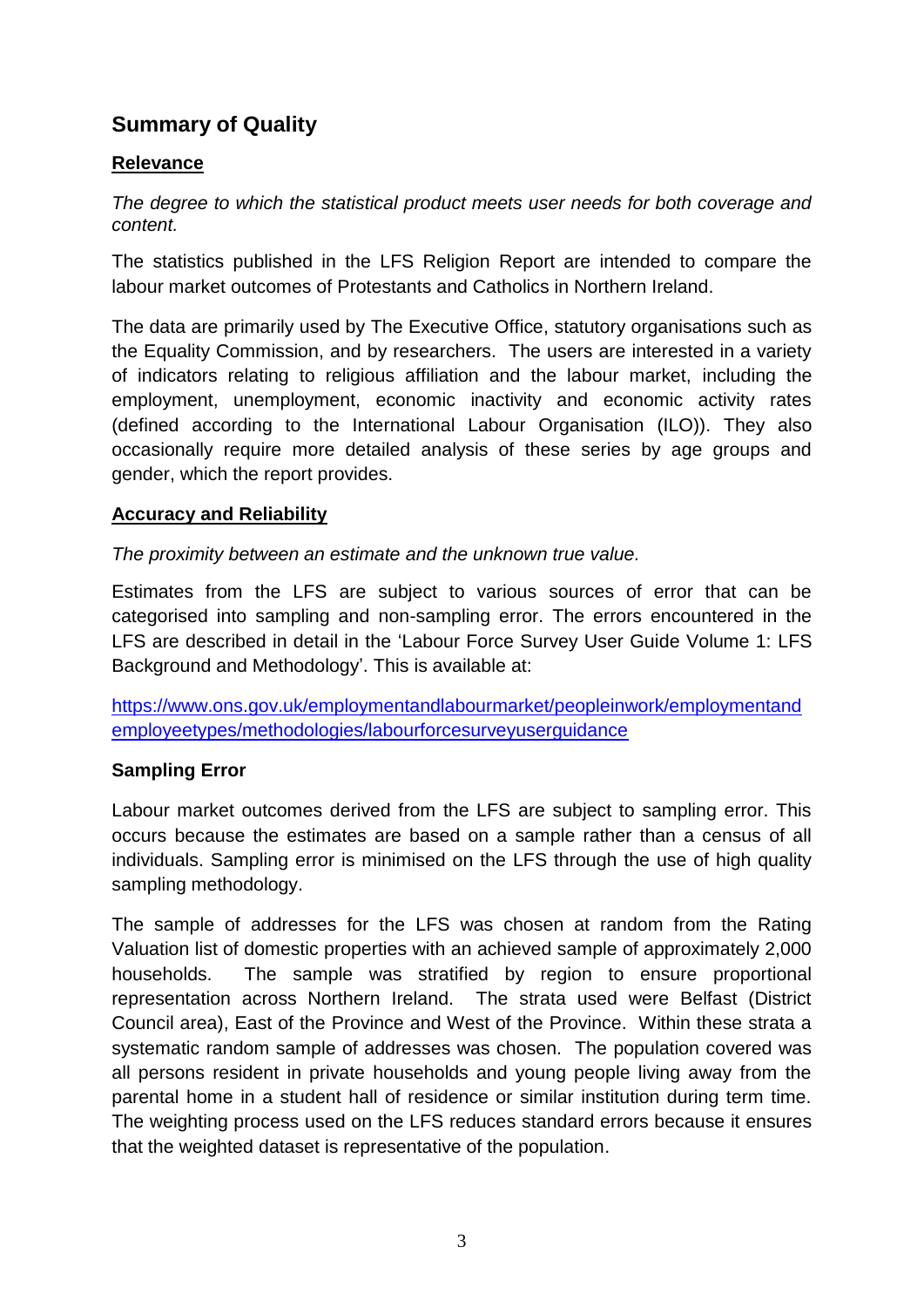Because the LFS results are subject to sampling error, the actual proportion of the population in private households with a particular characteristic may differ from the proportion of the LFS sample with that characteristic. Accordingly, the percentages in tables and commentary are rounded and caution is required regarding the degree of accuracy of the figures reported.

The following tables show the estimates obtained from the 2015 LFS survey for some key LFS variables and indicate their sampling accuracy. The confidence intervals represent the ranges either side of the LFS estimates which are 95% certain to include the true values of the quantities estimated e.g. the 95% confidence interval for economic activity for working age Protestant males is interpreted as follows:

'We can be 95% certain that the true level of economic activity for working age Protestant males in 2015 was between 75.8% and 81.9%'.

| Table 1: Confidence intervals for working age economic activity rates, 2015 |       |                            |                    |                    |  |  |  |
|-----------------------------------------------------------------------------|-------|----------------------------|--------------------|--------------------|--|--|--|
|                                                                             | Rate  | <b>Confidence Interval</b> | <b>Lower Limit</b> | <b>Upper Limit</b> |  |  |  |
| P Males                                                                     | 78.8% | ±3.0pp                     | 75.8%              | 81.9%              |  |  |  |
| C Males                                                                     | 77.6% | $±2.9$ pp                  | 74.7%              | 80.5%              |  |  |  |
| P Females                                                                   | 66.1% | ±3.3pp                     | 62.8%              | 69.5%              |  |  |  |
| C Females                                                                   | 66.7% | ±3.0pp                     | 63.7%              | 69.7%              |  |  |  |
| P both sexes                                                                | 72.4% | ±2.3pp                     | 70.2%              | 74.7%              |  |  |  |
| C both sexes                                                                | 72.0% | ±2.1pp                     | 69.9%              | 74.1%              |  |  |  |

| Table 2: Confidence intervals for unemployment rates (16+), 2015 |      |                            |                    |                    |  |  |
|------------------------------------------------------------------|------|----------------------------|--------------------|--------------------|--|--|
|                                                                  | Rate | <b>Confidence Interval</b> | <b>Lower Limit</b> | <b>Upper Limit</b> |  |  |
| P Males                                                          | 7.4% | $±2.1$ pp                  | 5.3%               | 9.5%               |  |  |
| C Males                                                          | 7.7% | ±2.1pp                     | 5.6%               | 9.8%               |  |  |
| P Females                                                        | 4.2% | $±1.7$ pp                  | 2.5%               | 5.9%               |  |  |
| C Females                                                        | 4.6% | $±1.6$ pp                  | 2.9%               | 6.2%               |  |  |
| P both sexes                                                     | 6.0% | ±1.4pp                     | 4.6%               | 7.4%               |  |  |
| C both sexes                                                     | 6.2% | $±1.3$ pp                  | 4.9%               | 7.5%               |  |  |

| Table 3: Confidence intervals for religious composition of those in employment (16+), 2015 |       |                            |                    |                    |  |  |
|--------------------------------------------------------------------------------------------|-------|----------------------------|--------------------|--------------------|--|--|
|                                                                                            | Rate  | <b>Confidence Interval</b> | <b>Lower Limit</b> | <b>Upper Limit</b> |  |  |
| P Males                                                                                    | 48.7% | ±2.9pp                     | 45.7%              | 51.6%              |  |  |
| C Males                                                                                    | 51.3% | ±2.9pp                     | 48.4%              | 54.3%              |  |  |
| P Females                                                                                  | 46.3% | ±2.9pp                     | 43.3%              | 49.2%              |  |  |
| C Females                                                                                  | 53.7% | ±2.9pp                     | 50.8%              | 56.7%              |  |  |
| P both sexes                                                                               | 47.5% | ±2.1pp                     | 45.5%              | 49.6%              |  |  |
| C both sexes                                                                               | 52.5% | ±2.1pp                     | 50.4%              | 54.5%              |  |  |

| Table 4: Confidence intervals for religious composition of the working age economically active, 2015 |       |                            |             |                    |  |  |
|------------------------------------------------------------------------------------------------------|-------|----------------------------|-------------|--------------------|--|--|
|                                                                                                      | Rate  | <b>Confidence Interval</b> | Lower Limit | <b>Upper Limit</b> |  |  |
| P Males                                                                                              | 47.6% | ±2.9pp                     | 44.7%       | 50.5%              |  |  |
| C Males                                                                                              | 52.4% | ±2.9pp                     | 49.5%       | 55.3%              |  |  |
| P Females                                                                                            | 45.8% | ±2.9pp                     | 42.9%       | 48.7%              |  |  |
| C Females                                                                                            | 54.2% | ±2.9pp                     | 51.3%       | 57.1%              |  |  |
| P both sexes                                                                                         | 46.7% | ±2.1pp                     | 44.7%       | 48.8%              |  |  |
| C both sexes                                                                                         | 53.3% | ±2.1pp                     | 51.2%       | 55.3%              |  |  |

| Table 5: Confidence intervals for unemployment differential (ratio of rates), 2015 |       |                     |             |             |  |  |
|------------------------------------------------------------------------------------|-------|---------------------|-------------|-------------|--|--|
|                                                                                    | Ratio | Confidence Interval | Lower Limit | Upper Limit |  |  |
| C/P Males                                                                          | 1.04  | ±0.41               | 0.63        | 1.45        |  |  |
| C/P Females                                                                        | 0.08  | ±0.58               | 0.49        | .66         |  |  |
| C/P both sexes                                                                     | 1.04  | ±0.33               | 0.71        | 1.37        |  |  |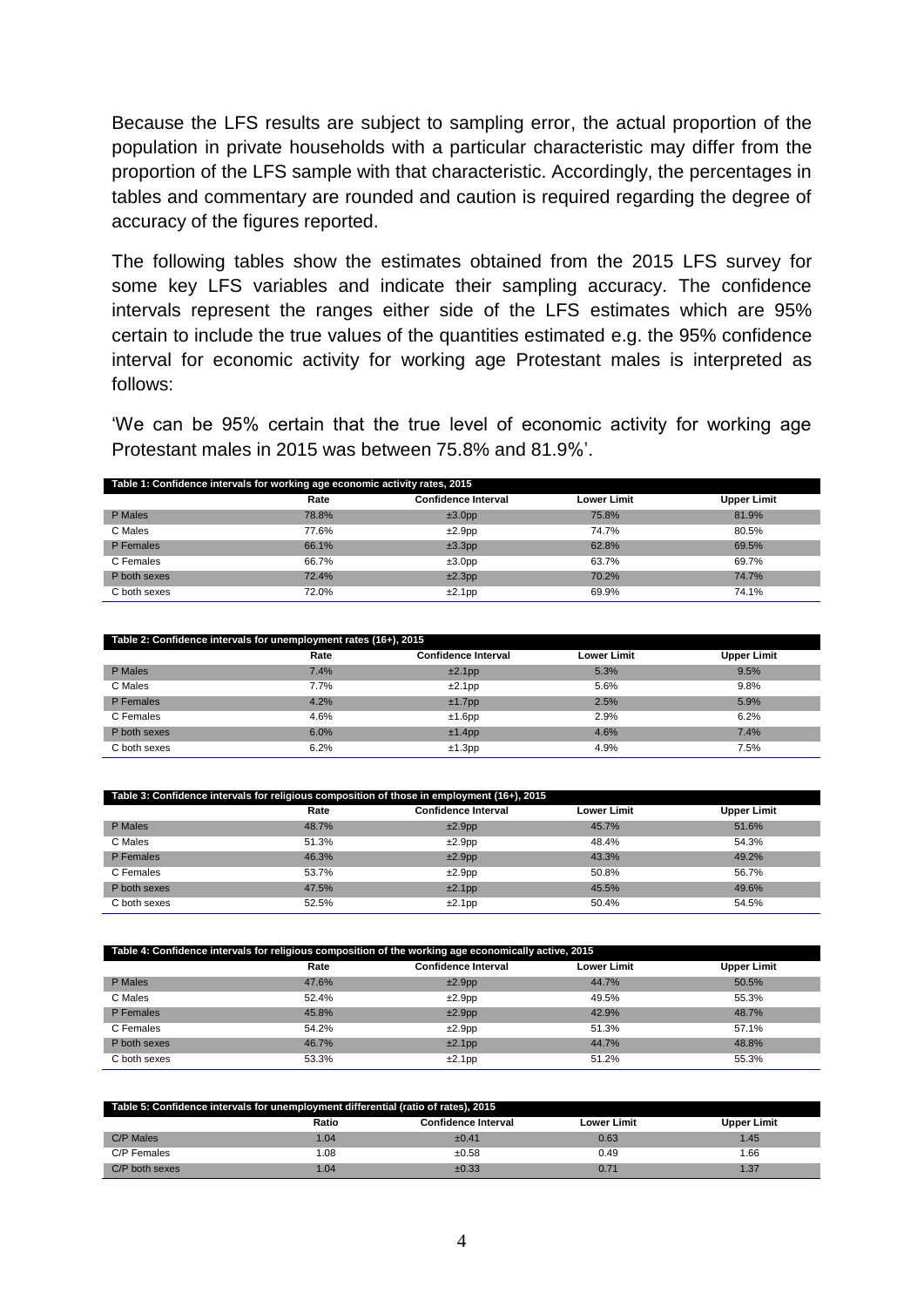| Table 6: Confidence intervals for unemployment differential (gap measure), 2015 |      |         |         |      |  |  |  |
|---------------------------------------------------------------------------------|------|---------|---------|------|--|--|--|
| <b>Confidence Interval</b><br><b>Upper Limit</b><br>Lower Limit<br>Gap          |      |         |         |      |  |  |  |
| <b>Males</b>                                                                    | 0.31 | $+2.97$ | $-2.66$ | 3.27 |  |  |  |
| Females                                                                         | 0.33 | ±2.37   | $-2.04$ | 2.70 |  |  |  |
| Both sexes                                                                      | 0.24 | ±1.93   | $-1.68$ |      |  |  |  |

Sampling error needs consideration in relation to differences in survey estimates between the two communities. For example, when overall (both male and female) unemployment rates for Protestants and Catholics and the subsequent derivation of the unemployment differential measures (ratio and gap) are considered and the confidence intervals of the survey estimates do not overlap, we can be fairly certain that the differences reflect a 'real' difference.

However, if these unemployment-related estimates overlap we can be less certain that the differences reflect a 'real' difference. However, in considering in the round, whilst confidence intervals may result in overlapping estimates and for these estimates to overlap over time, weight should also be given to the stability of any inter-relationship and trends in this inter-relationship over time.

#### **Non-sampling Error**

#### Coverage Error

The population covered was all persons resident in private households and young people living away from the parental home in a student hall of residence or similar institution during term time. However, most of the population living in communal establishments (CE) and non-private households such as residential care homes are not included in the LFS.

The 'Labour Force Survey User Guide Volume 1: LFS Background and Methodology' states that comparisons between the LFS and Census estimates of the residents of CEs, suggest that residents of CEs tend to differ from the rest of the population in terms of their demographic characteristics. The main differences are:

- There are proportionately more women in CEs.
- The population is generally older in CEs, especially for women.
- The economic activity rate is considerably lower amongst CE residents.<sup>1</sup>

**<sup>.</sup>** <sup>1</sup> Office for National Statistics, Labour Force Survey User Guide: Volume 1 – LFS Background and Methodology 2011, August 2011, p.10

[https://www.ons.gov.uk/employmentandlabourmarket/peopleinwork/employmentandemployeetypes/m](https://www.ons.gov.uk/employmentandlabourmarket/peopleinwork/employmentandemployeetypes/methodologies/labourforcesurveyuserguidance) [ethodologies/labourforcesurveyuserguidance.](https://www.ons.gov.uk/employmentandlabourmarket/peopleinwork/employmentandemployeetypes/methodologies/labourforcesurveyuserguidance)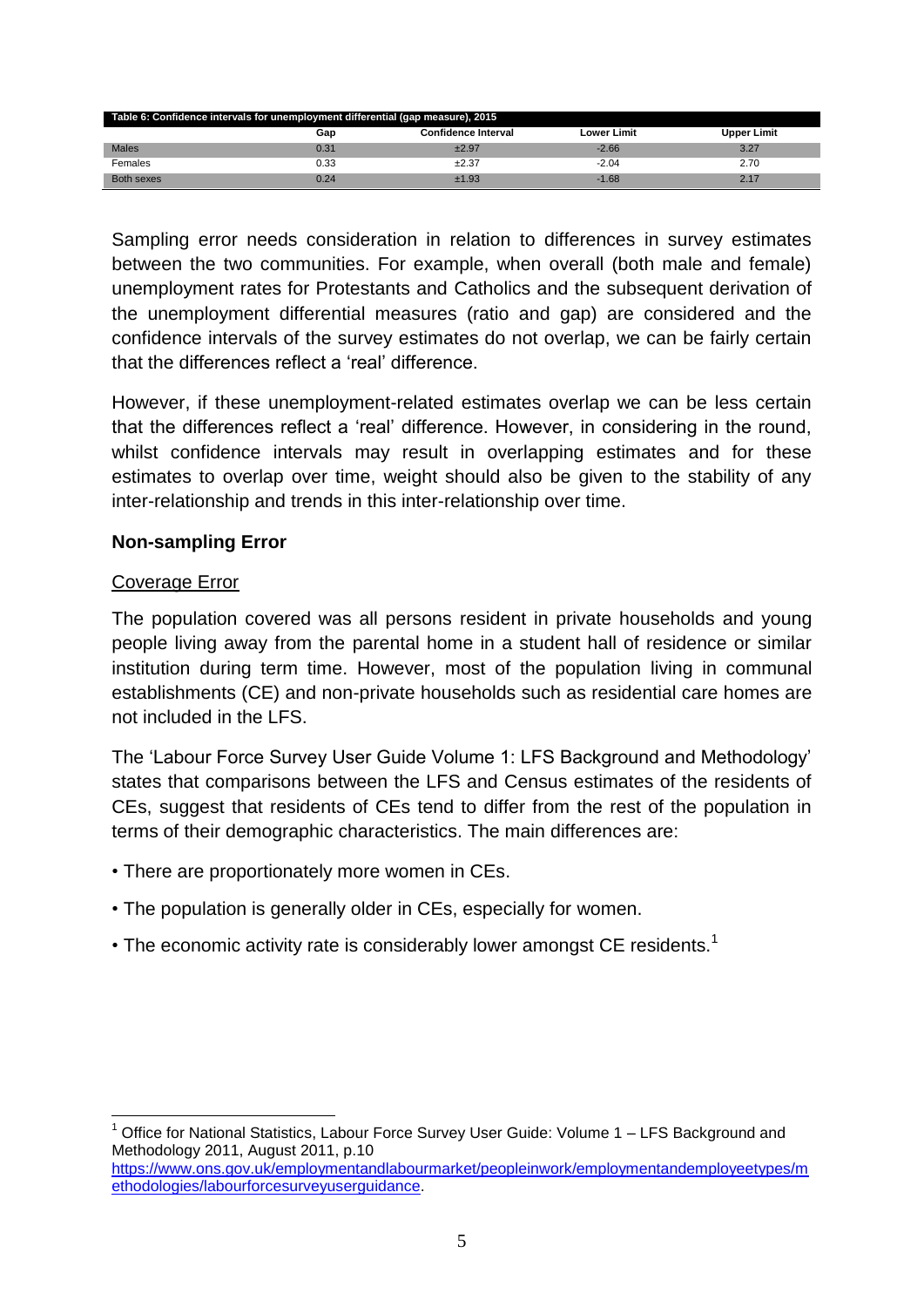#### Non-response Error

A total of 5,506 interviews were achieved across the four quarters in the 2015 annual dataset. Due to the fact that the 2015 LFS Religion Report is comprised of two fifths of the households surveyed each calendar quarter, response rates relating specifically to the households included in the LFS religion report are not available.

Given that the annual 2015 dataset was constructed from the relevant respondents across four calendar quarters, the response rates for each of these quarters are presented in Table 7.

| Table 7: Response rates in each quarter   |         |         |         |         |  |  |  |
|-------------------------------------------|---------|---------|---------|---------|--|--|--|
|                                           | Jan-Mar | Apr-Jun | Jul-Sep | Oct-Dec |  |  |  |
|                                           | 2015    | 2015    | 2015    | 2015    |  |  |  |
| Fully and partially responding households | 1.358   | 1.452   | 1.327   | 1,369   |  |  |  |
| Eligible sample                           | 1.902   | 2.179   | 2.026   | 1.970   |  |  |  |
| Response rate                             | 71.4%   | 66.6%   | 65.5%   | 69.5%   |  |  |  |

#### Using a stated religion question compared to a religion brought up in question

During their LFS interview, respondents were asked what their religion was. In England, Scotland and Wales, respondents were asked *"What is your religion?"*, with the responses from all three countries amalgamated to form a derived variable for the whole of Great Britain. Respondents in Great Britain were shown a showcard and allowed time to answer. If they did not answer immediately they were prompted for a response. However, this was not a forced question in Great Britain and the interview continued if the individuals did not give a response.

In Northern Ireland, respondents were asked *"What is your religious denomination?"* Unlike in Great Britain, individuals were not shown a showcard, but instead they were categorised based upon the response given. While this is a voluntary question in Northern Ireland, individuals who did not answer the stated religion question were recorded as unwilling to answer, in order to enable the interview to continue.

The responses were coded by the interviewer based on the interviewee's response. There were differences in how the responses were coded across the UK. In England and Wales, Christians were categorised as one group. In Scotland they were categorised into three groups ('Church of Scotland', 'Roman Catholic' and 'Other Christian'). In Northern Ireland, Christians are classified as either 'Catholic', 'Presbyterian', 'Church of Ireland', 'Methodist', 'Other Protestant' or 'Other religion'.

In Northern Ireland, analysis of responses to this stated religion question over time reveals a slow but inexorable rise in the proportion of those surveyed who indicated another religion other than Protestant or Catholic, no denomination, or were unwilling to answer. For the working age population particularly, this has been reflected by a rise in the proportion who could not be assigned a Catholic or Protestant religion from 6% in 1990 to 14% in 2015.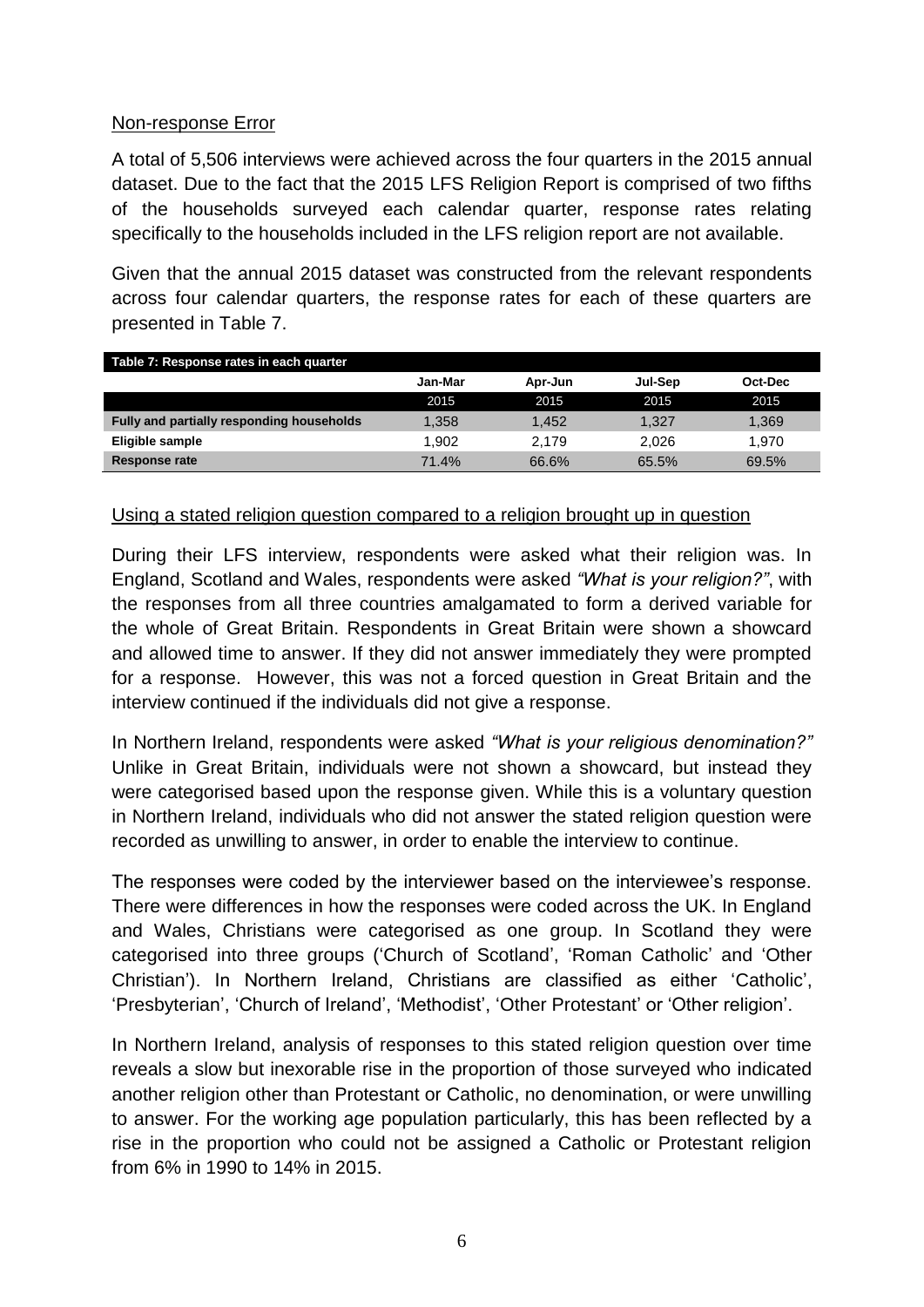In addition, there was evidence in the 2001 and 2011 Censuses that a higher proportion of individuals from a Protestant community background stated that they had no religious denomination compared to individuals from a Catholic Background<sup>2</sup>. In order to overcome these issues, from 2010 onwards LFS respondents who reported no religious denomination in the stated religion question were asked about the community background in which they were brought up. The question asked was "May I just check then, what religious denomination, if any, where you brought up in?" The community background data have not been incorporated into the main Labour Force Survey Religion Report 2015, as further analysis and consultation is required in order to determine how best to do this. An analysis of the 2015 community background data is outlined below.

#### Using the Community Background question to examine those persons who stated 'no religious denomination' in the religion question

The Community Background question has been used to examine those persons who stated 'no religious denomination' in the religion question. There were 180,000 individuals aged 16 and over in the 'other/non-determined' group in 2015. This category comprised 130,000 (72%) individuals of no religious denomination, 33,000 (18%) of other (neither Protestant nor Catholic) religions and 17,000 (9%) individuals who were either unwilling to answer or whose response was missing.

Of the 130,000 individuals who stated no religious denomination in 2015, 46,000 (35%) reported a Protestant community background, 24,000 (19%) reported a Catholic community background, and 52,000 (40%) reported no religious community background. For both those reporting another religion as their community background and those who refused to answer the community background question or whose response was missing, the numbers were too small to meet the threshold for publication.

Because the numbers of individuals with no religious affiliation with either a Protestant or Catholic community background is small, limited analysis could be completed.

Further analysis and consultation is required to determine whether to incorporate the community background data into future editions of the LFS Religion report. It is possible that a separate analysis relating to community background may be produced in the future.

Table 8 below gives a breakdown by gender of the community background of those individuals aged 16 and over with no religious denomination in 2015. Overall, a

**<sup>.</sup>**  $2$  Data on stated religion and community background in the 2001 census are available at [http://www.nisra.gov.uk/Census/2001%20Census%20Results/Key%20Statistics/KeyStatisticstoOutput](http://www.nisra.gov.uk/Census/2001%20Census%20Results/Key%20Statistics/KeyStatisticstoOutputAreaLevel.html) [AreaLevel.html.](http://www.nisra.gov.uk/Census/2001%20Census%20Results/Key%20Statistics/KeyStatisticstoOutputAreaLevel.html) Data from the 2011 Census is available at: <http://www.ninis2.nisra.gov.uk/public/Theme.aspx?themeNumber=136&themeName=Census+2011>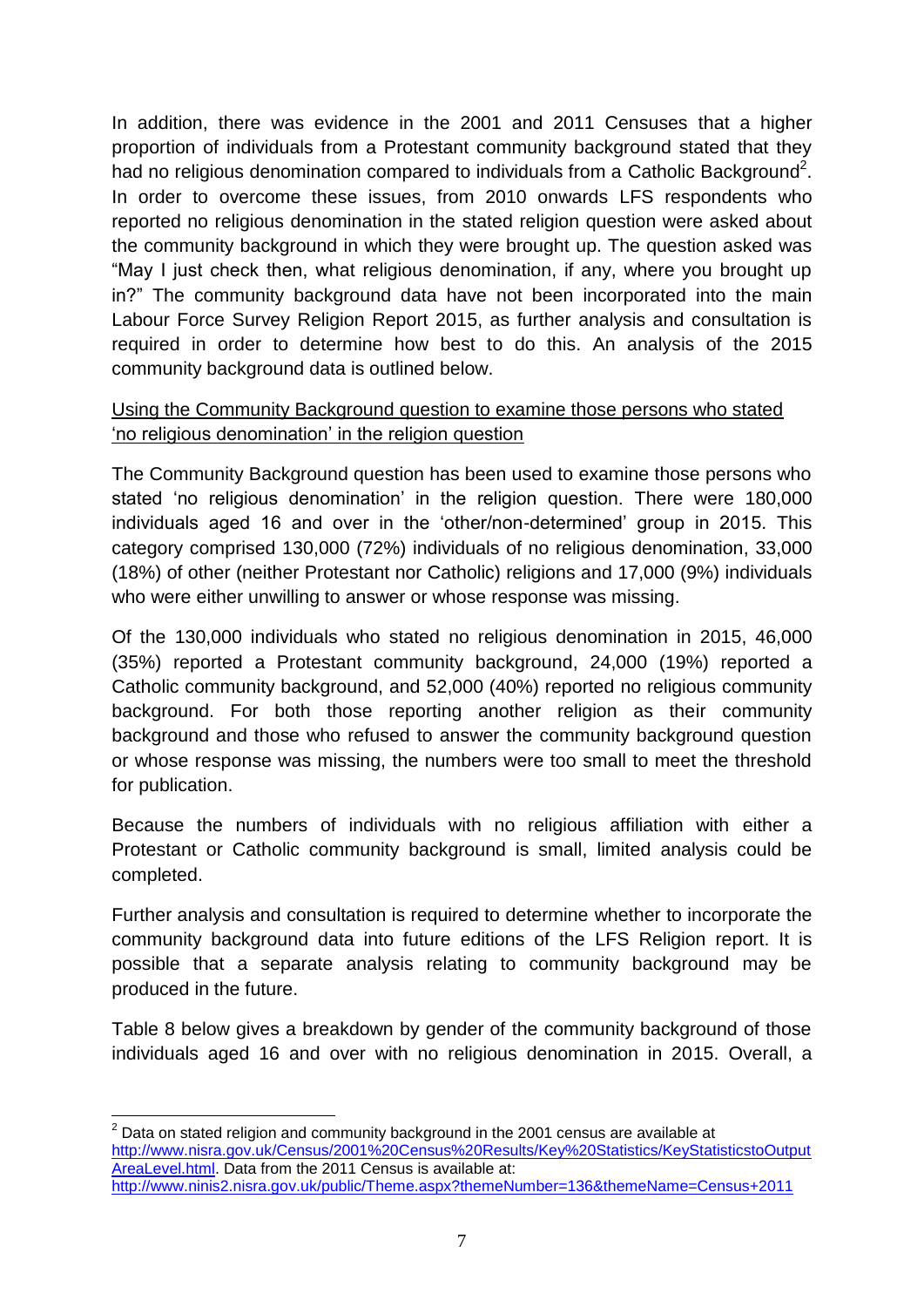higher proportion of individuals aged 16 and over with no religious denomination were male (54%) compared to the population of this age group as a whole (49%).

| Table 8: Community background by gender (aged 16+), 2015 |               |         |               |         |               |  |  |
|----------------------------------------------------------|---------------|---------|---------------|---------|---------------|--|--|
|                                                          | Male          |         | Female        |         |               |  |  |
|                                                          | <b>Number</b> | $\%$    | <b>Number</b> | $\%$    | Total (=100%) |  |  |
| Protestant                                               | 23.000        | 50%     | 23,000        | 50%     | 46.000        |  |  |
| Catholic                                                 | 12.000        | 51%     | 12.000        | 49%     | 24,000        |  |  |
| No denomination                                          | 30.000        | 57%     | 22,000        | 43%     | 52,000        |  |  |
| Other religion                                           | $\star$       | $\star$ | $\star$       | $\star$ | $\star$       |  |  |
| Missing/not stated                                       | $\star$       | $\star$ | $\star$       | $\star$ | $\star$       |  |  |
| Total                                                    | 71,000        | 54%     | 60,000        | 46%     | 130.000       |  |  |

Table 9 shows the breakdown by age group of the community background of those individuals aged 16 and over with no religious denomination in 2015. Breaking the information down by age is difficult for both Protestants and Catholics, with the numbers in the 16-24 and 65+ age brackets not meeting the minimum threshold for publication.

| Table 9: Community background by age group, 2015 |               |                   |               |                   |  |  |
|--------------------------------------------------|---------------|-------------------|---------------|-------------------|--|--|
|                                                  |               | <b>Protestant</b> |               | Catholic          |  |  |
|                                                  | <b>Number</b> | % of all aged 16+ | <b>Number</b> | % of all aged 16+ |  |  |
| Working age                                      | 40.000        | 87%               | 23.000        | 95%               |  |  |
| Aged 16-24                                       | $\star$       |                   | $\star$       | ÷                 |  |  |
| Aged $65+$                                       |               |                   |               |                   |  |  |
| Aged $16+$                                       | 46,000        | 100%              | 24.000        | 100%              |  |  |

Table 10 and 11 show that for both those aged 16 and over and the working age population, respondents who stated a Catholic community background were estimated to be more likely in employment and economically active than those who stated a Protestant community background. These differences were not statistically significant, however.

| Table 10: Economic status by community background, 16+ population, 2015 |                   |                        |                               |               |                        |                                      |  |
|-------------------------------------------------------------------------|-------------------|------------------------|-------------------------------|---------------|------------------------|--------------------------------------|--|
|                                                                         | <b>Protestant</b> |                        |                               |               | <b>Catholic</b>        |                                      |  |
|                                                                         | <b>Number</b>     | % of all aged<br>$16+$ | <b>Confidence</b><br>Interval | <b>Number</b> | % of all aged<br>$16+$ | <b>Confidence</b><br><b>Interval</b> |  |
| Employed                                                                | 28,000            | 62%                    | $±7.2$ pp                     | 17.000        | 72%                    | $±10.6$ pp                           |  |
| <b>ILO Unemployed</b>                                                   | $\star$           | $\star$                | $\star$                       | $\star$       | $\star$                | $\star$                              |  |
| Economically<br>active                                                  | 30.000            | 65%                    | $±7.4$ pp                     | 19.000        | 79%                    | ±11.1pp                              |  |
| Inactive                                                                | 16,000            | 35%                    | ±5.4pp                        | $\star$       | $\star$                | $\star$                              |  |
| Total                                                                   | 46.000            | 100%                   |                               | 24.000        | 100%                   |                                      |  |

**Table 11: Economic status by community background, working age population, 2015**

|                        | <b>Protestant</b> |                  |                        | <b>Catholic</b> |                  |                        |
|------------------------|-------------------|------------------|------------------------|-----------------|------------------|------------------------|
|                        | <b>Number</b>     | % of working age | Confidence<br>Interval | <b>Number</b>   | % of working age | Confidence<br>Interval |
| Employed               | 28.000            | 70%              | ±8.2pp                 | 17.000          | 75%              | ±11.1pp                |
| <b>ILO Unemployed</b>  | $\star$           | $\star$          | $\star$                | $\star$         | $\star$          | $\star$                |
| Economically<br>active | 30.000            | 74%              | ±8.4pp                 | 19.000          | 82%              | $±11.7$ pp             |
| Inactive               | 10.000            | 26%              | ±5.0pp                 | $\star$         | $\star$          | $\star$                |
| Total                  | 40.000            | 100%             |                        | 23,000          | 100%             |                        |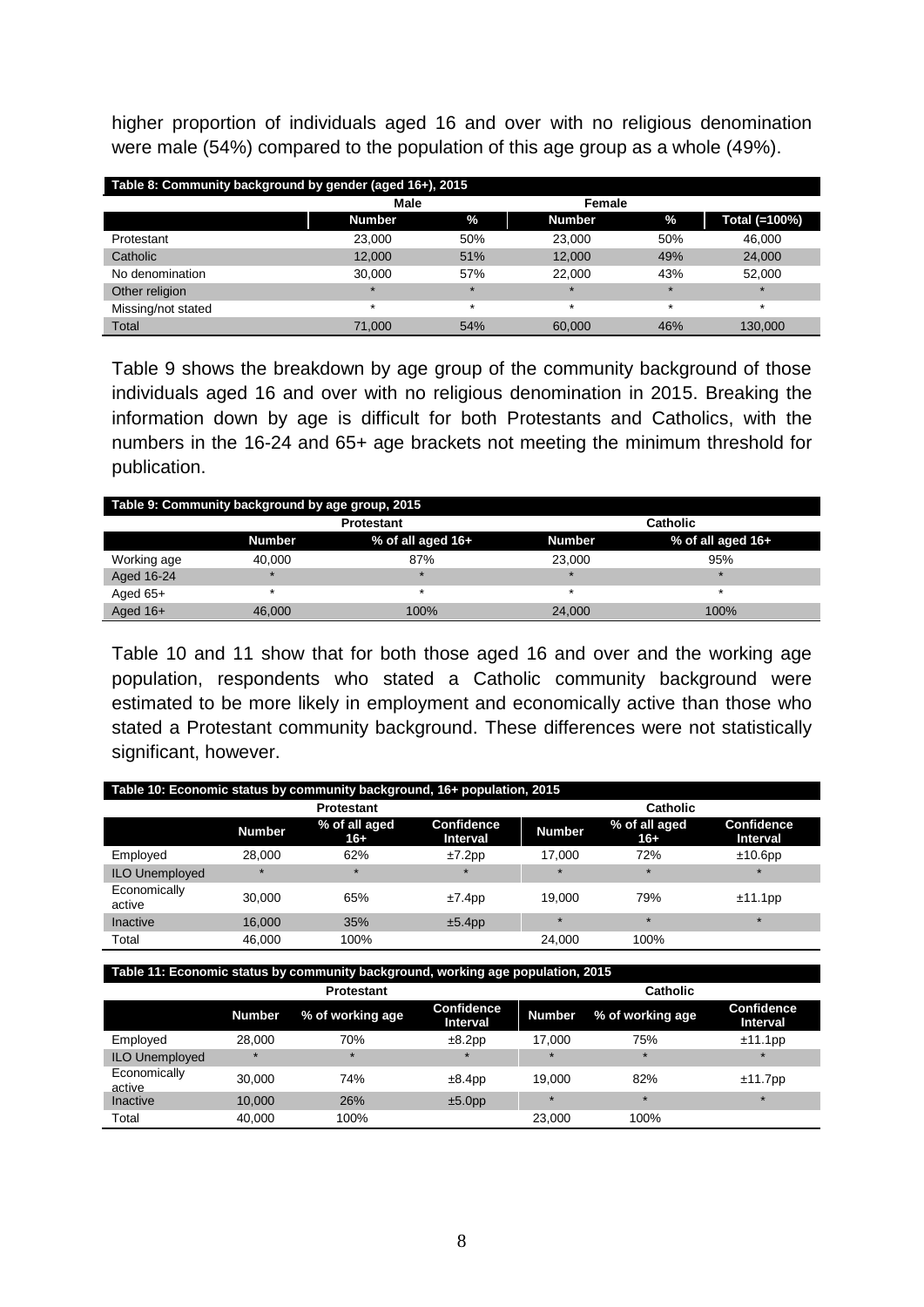#### Combining 'stated religion' and 'community background' into one category

Using the stated religion question only, Protestants comprised 44% of the population aged 16 and over, Catholics also comprised 44% and 12% were 'other/nondetermined' in 2015. By combining the stated religion and community background question, 47% of the population aged 16 or over were Protestants or had a Protestant community background, 45% were Catholic or had a Catholic community background, and 8% were classed as 'other/non-determined' (Table 12).

| Table 12: Composition of population aged 16+ by religion and community background, 2015 |                   |         |                 |         |                          |      |            |
|-----------------------------------------------------------------------------------------|-------------------|---------|-----------------|---------|--------------------------|------|------------|
|                                                                                         | <b>Protestant</b> |         | <b>Catholic</b> |         | Other/non-<br>determined |      | Total      |
|                                                                                         | <b>Number</b>     | $\%$    | <b>Number</b>   | $\%$    | <b>Number</b>            | $\%$ | $(=100\%)$ |
| <b>Religion only</b>                                                                    | 633.000           | 44 [50] | 633,000         | 44 [50] | 180,000                  | 12   | 1.446.000  |
| Religion and<br>background                                                              | 678,000           | 47 [51] | 657.000         | 45 [49] | 110.000                  | 8    | .446.000   |

Using the stated religion question only, Protestants comprised 40% of the working age population; while Catholics comprised 46% and 14% were 'other/nondetermined in 2015. By combining the stated religion and community background question, 44% of the working age population were Protestants or had a Protestant community background, 48% were Catholic or had a Catholic community background, and 8% were classed as 'other/non-determined' (Table 13).

| Table 13: Composition of working age population by religion and community background, 2015 |                   |         |                 |         |                          |    |           |  |
|--------------------------------------------------------------------------------------------|-------------------|---------|-----------------|---------|--------------------------|----|-----------|--|
|                                                                                            | <b>Protestant</b> |         | <b>Catholic</b> |         | Other/non-<br>determined |    | Total     |  |
|                                                                                            | <b>Number</b>     | $\%$    | <b>Number</b>   | $\%$    | <b>Number</b>            | %  | (=100%)   |  |
| Religion only                                                                              | 469.000           | 40 [47] | 538,000         | 46 [53] | 159,000                  | 14 | 1.167.000 |  |
| Religion and<br>background                                                                 | 509.000           | 44 [48] | 561.000         | 48 [52] | 97.000                   | 8  | 1,167,000 |  |

#### Community Response Rates

Possible difference in response rates among the two main religious communities could be evidenced in one of three ways.

Firstly an individual or household could refuse to provide any information in the interview. Over a quarter of households sampled in 2015 did not provide a partial or full response (Table 7). There has been no analysis completed to determine whether there is a difference in the response rates between the two communities.

Secondly an individual can refuse to answer the stated religion question, but complete the rest of the interview. This would be recorded in the stated religion question in the LFS dataset as a refusal or missing data. Again, there is insufficient data available to suggest whether a difference exists between the two main communities in relation to this.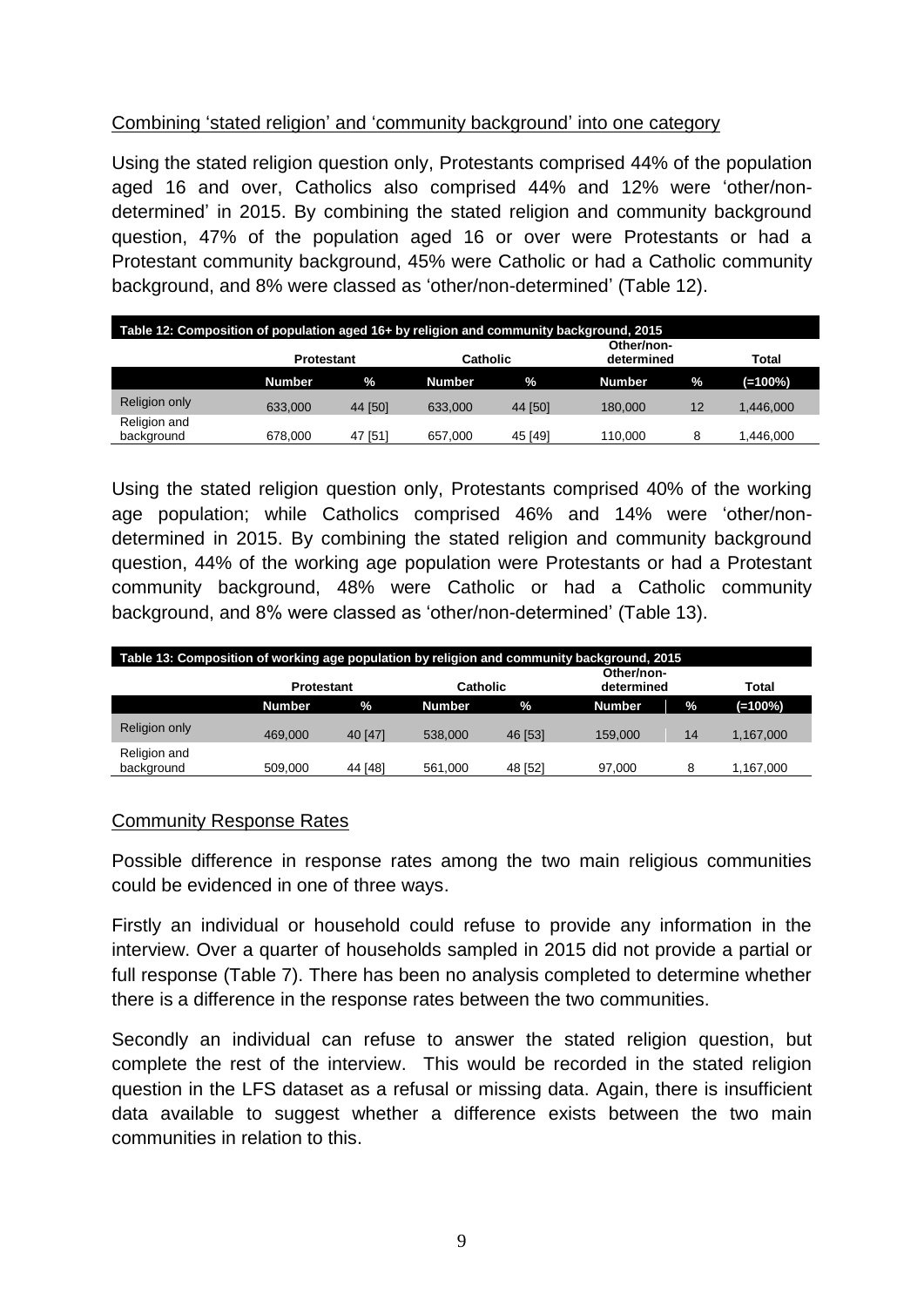Thirdly an individual raised in or belonging to one of the main communities may state that they have no religious affiliation. There is evidence that there is a difference in the community response rate between the two communities. This has been discussed in the previous section.

In the LFS Religion Report, individuals who refuse to answer the stated religion question and those who state that they have no religious affiliation are combined, along with individuals belonging to other (non-Protestant or Catholic) religions, to form the 'other/non-determined' group.

Table 14 shows the composition of the 'other/non-determined' group for those aged 16 and over, for 1990 and 2015. The number of respondents with no denomination has increased by 108,000 (489%), from 22,000 in 1990 to 130,000 in 2015. Similarly, the number of those from the 'other' religion category (i.e. neither Protestant nor Catholic) has increased by 22,000 (209%) to 33,000 over the same period.

There has been a decrease of 12,000 (41%) in the number not stating their religion between 1990 and 2015.

| Table 14: Composition of the 'other/non-determined' group (aged 16+), 1990-2015 |               |      |               |      |               |                  |  |
|---------------------------------------------------------------------------------|---------------|------|---------------|------|---------------|------------------|--|
|                                                                                 |               | 1990 |               | 2015 |               | Change 1990-2015 |  |
|                                                                                 | <b>Number</b> | $\%$ | <b>Number</b> | $\%$ | <b>Number</b> | $\mathcal{A}$    |  |
| No denomination                                                                 | 22,000        | 36%  | 130,000       | 72%  | 108,000       | 489%             |  |
| Other religion                                                                  | 11.000        | 17%  | 33,000        | 18%  | 22,000        | 209%             |  |
| Missing/not stated                                                              | 29,000        | 47%  | 17.000        | 9%   | $-12.000$     | $-41%$           |  |
| Total                                                                           | 62.000        | 100% | 180,000       | 100% | 118,000       | 192%             |  |

<sup>1</sup> These calculations are based on unrounded figures.

#### Response types

Labour Force Survey data are gathered through interviews. Information is sought from all those living in the households sampled for the survey. In order to maximise response in the short fieldwork period available and to contain the cost of recall interviews, interviewers are allowed to accept information by proxy for those household members not available when the interview takes place.<sup>3</sup> If no members of the household were present for the interview, but they had supplied information in a previous quarter, then this data would be brought forward. It should also be noted that economically inactive individuals aged 70 years and over were not asked all the questions in the interview (e.g. highest level of qualification obtained).

 3 For further information see: 'Section 11 – Report on Proxy Response Study Based on LFS Questions' in ''Labour Force Survey User Guide Volume 1: LFS Background and Methodology' [\(https://www.ons.gov.uk/employmentandlabourmarket/peopleinwork/employmentandemployeetypes/](https://www.ons.gov.uk/employmentandlabourmarket/peopleinwork/employmentandemployeetypes/methodologies/labourforcesurveyuserguidance) [methodologies/labourforcesurveyuserguidance\)](https://www.ons.gov.uk/employmentandlabourmarket/peopleinwork/employmentandemployeetypes/methodologies/labourforcesurveyuserguidance)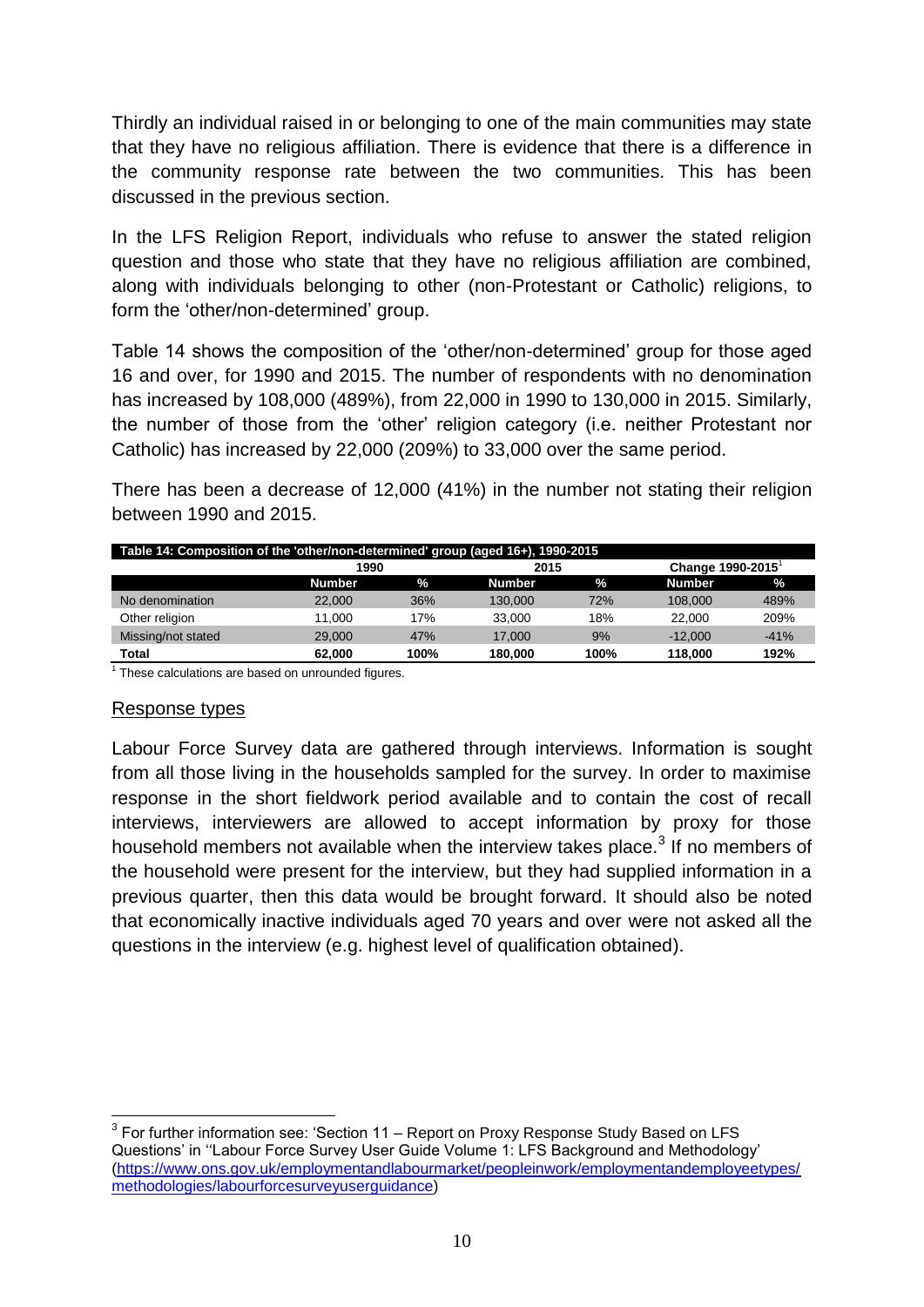Table 15 shows the response type by religion for the 2015 annual dataset. These proportions are based on **un-weighted** LFS data to give a true representation of the types of response received. Overall there was a higher proportion of personal responses and proxy responses from the Catholic community, and a higher proportion of responses from economically inactive individuals aged 70 years and over in the Protestant community.

This would have limited impact on the overall report as the economically inactive aged 70 years and over were not included in the analysis relating to the working age economic activity and inactivity rates, or employment and unemployment rates.

| Table 15: Response type by religion (all aged 16+), 2015 |                   |                 |                      |  |
|----------------------------------------------------------|-------------------|-----------------|----------------------|--|
|                                                          | <b>Protestant</b> | <b>Catholic</b> | Other/non-determined |  |
|                                                          | $\frac{9}{6}$     | $\%$            | $\frac{9}{6}$        |  |
| Personal response                                        | 45%               | 48%             | 47%                  |  |
| Proxy response                                           | 35%               | 39%             | 35%                  |  |
| Data brought forward from previous quarter               | 4%                | 4%              | 5%                   |  |
| Economically inactive 70+                                | 16%               | 9%              | 7%                   |  |
| Total                                                    | 100%              | 100%            | 100%                 |  |

Some analysis of LFS data may be particularly affected by proxy responses, e.g. subjective questions. The 'Labour Force Survey User Guide Volume 1: LFS Background and Methodology' (available at [https://www.ons.gov.uk/employmentandlabourmarket/peopleinwork/employmentand](https://www.ons.gov.uk/employmentandlabourmarket/peopleinwork/employmentandemployeetypes/methodologies/labourforcesurveyuserguidance) [employeetypes/methodologies/labourforcesurveyuserguidance\)](https://www.ons.gov.uk/employmentandlabourmarket/peopleinwork/employmentandemployeetypes/methodologies/labourforcesurveyuserguidance) contains a section outlining the effects of proxy responses. This section looked at the proxy responses in Great Britain - there has been no comparable work based on the LFS in Northern Ireland. The agreement levels between information given by proxy informants and the same information given by the subjects themselves were found for many key variables to be above 80%, with several above 90%. Taking account of the proportion of LFS responses given by proxy, this implies overall gross error rates of around 1-5% for these variables. Those variables requiring less straight-forward information (such as training in the last week and highest qualification obtained) and those requiring very detailed numerical information (such as hours worked and income) showed a less satisfactory match between proxy and subject responses, meaning higher gross error rates.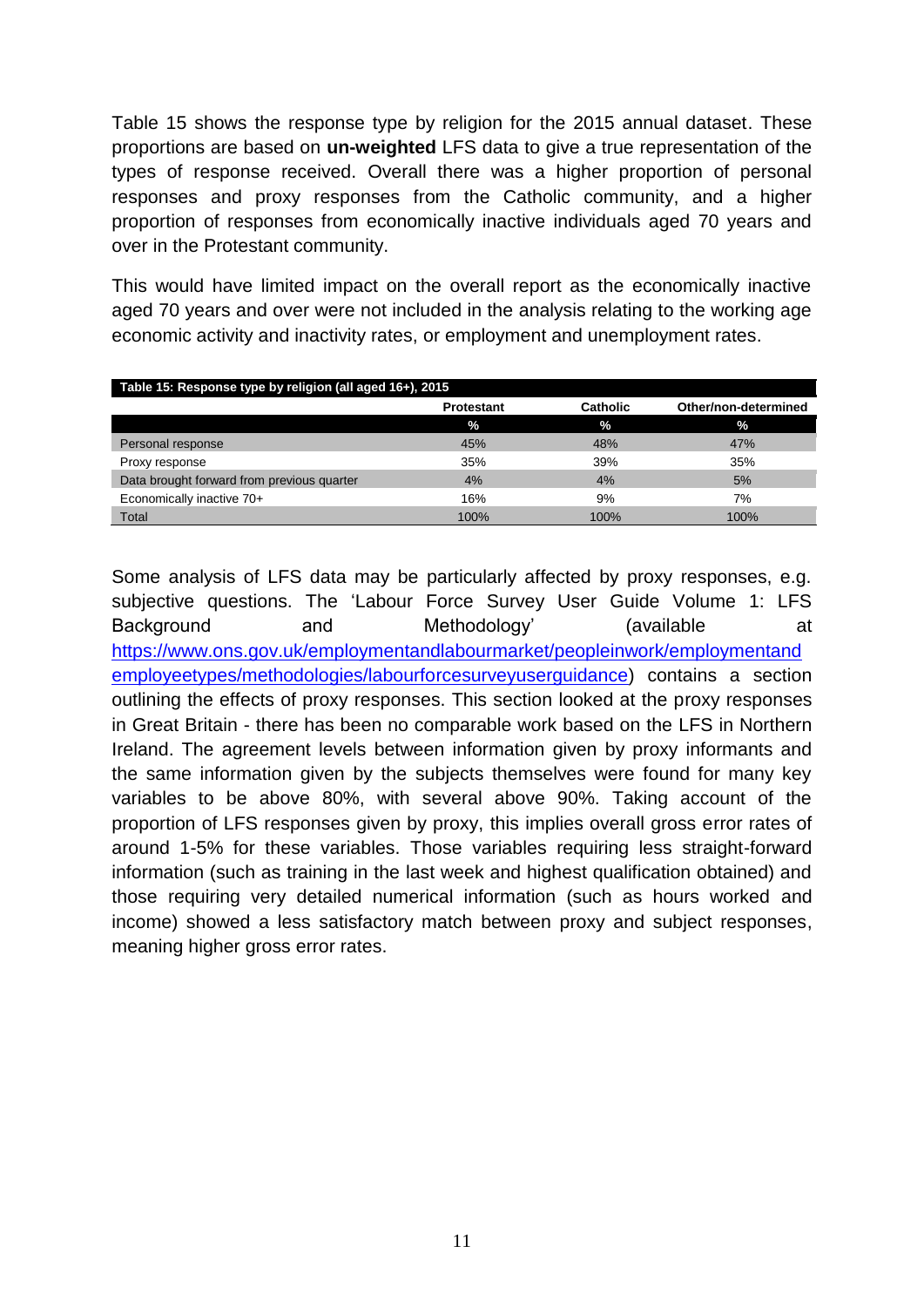#### <span id="page-12-0"></span>**Timeliness and Punctuality**

*Timeliness refers to the time gap between publication and the reference period. Punctuality refers to the gap between planned and actual publication dates.*

The aim is to publish the LFS Religion Report within eight weeks from the date of receiving the LFS Annual Dataset from NISRA Economic and Labour Market Statistics (ELMS) (part of the Department of Finance). The annual dataset covers the calendar year from 1 January to 31 December. Allowing time for the data to be compiled and validated by ONS and ELMS, this means that the report should be published within 11-12 months of the end of the reference period of the report.

LFS datasets used for the 2015 report were revised and re-weighted to mid-year population estimates (affecting annual data from 2012 onwards and quarterly data from 2013 onwards). The data revision process required additional resource within PfG Analytics (formerly Analysis, Insight and Outcomes Unit). As a result of this anticipated delay, the 2015 report was published in January 2017.

This is still an improvement compared to the 2003–2007 Religion Reports which were published between 15 and 24 months after the end of the reference period.

| Table 16: LFS Northern Ireland Religion Report release date, 2003-2014 |                        |  |  |  |
|------------------------------------------------------------------------|------------------------|--|--|--|
| Year covered                                                           | <b>Month published</b> |  |  |  |
| 2003                                                                   | June 2005              |  |  |  |
| 2004                                                                   | December 2006          |  |  |  |
| 2005                                                                   | <b>June 2007</b>       |  |  |  |
| 2006                                                                   | March 2008             |  |  |  |
| 2007                                                                   | <b>March 2009</b>      |  |  |  |
| 2008                                                                   | November 2009          |  |  |  |
| 2009                                                                   | November 2010          |  |  |  |
| 2010                                                                   | December 2011          |  |  |  |
| 2011                                                                   | December 2012          |  |  |  |
| 2011 (revised)                                                         | March 2013             |  |  |  |
| 2012                                                                   | January 2014           |  |  |  |
| 2013                                                                   | December 2014          |  |  |  |
| 2014                                                                   | February 2016          |  |  |  |
| 2015                                                                   | January 2017           |  |  |  |

Prior to the release of the 2015 LFS Religion Report, the scheduled release date was published on the Executive Office's website and the Gov.uk website. The release was delivered on time.

#### <span id="page-12-1"></span>**Accessibility and Clarity**

*Accessibility is the ease with which users are able to access the data, also reflecting the format in which the data are available and the availability of supporting information. Clarity refers to the quality and sufficiency of the metadata, illustrations and accompanying advice.* 

The LFS Religion Report is available for free on the Executive Office's website and through the Gov.uk website. The report is also available in alternative formats upon request. Tables contained in the report are also available in Excel and CSV formats, again available on the Executive Office's website.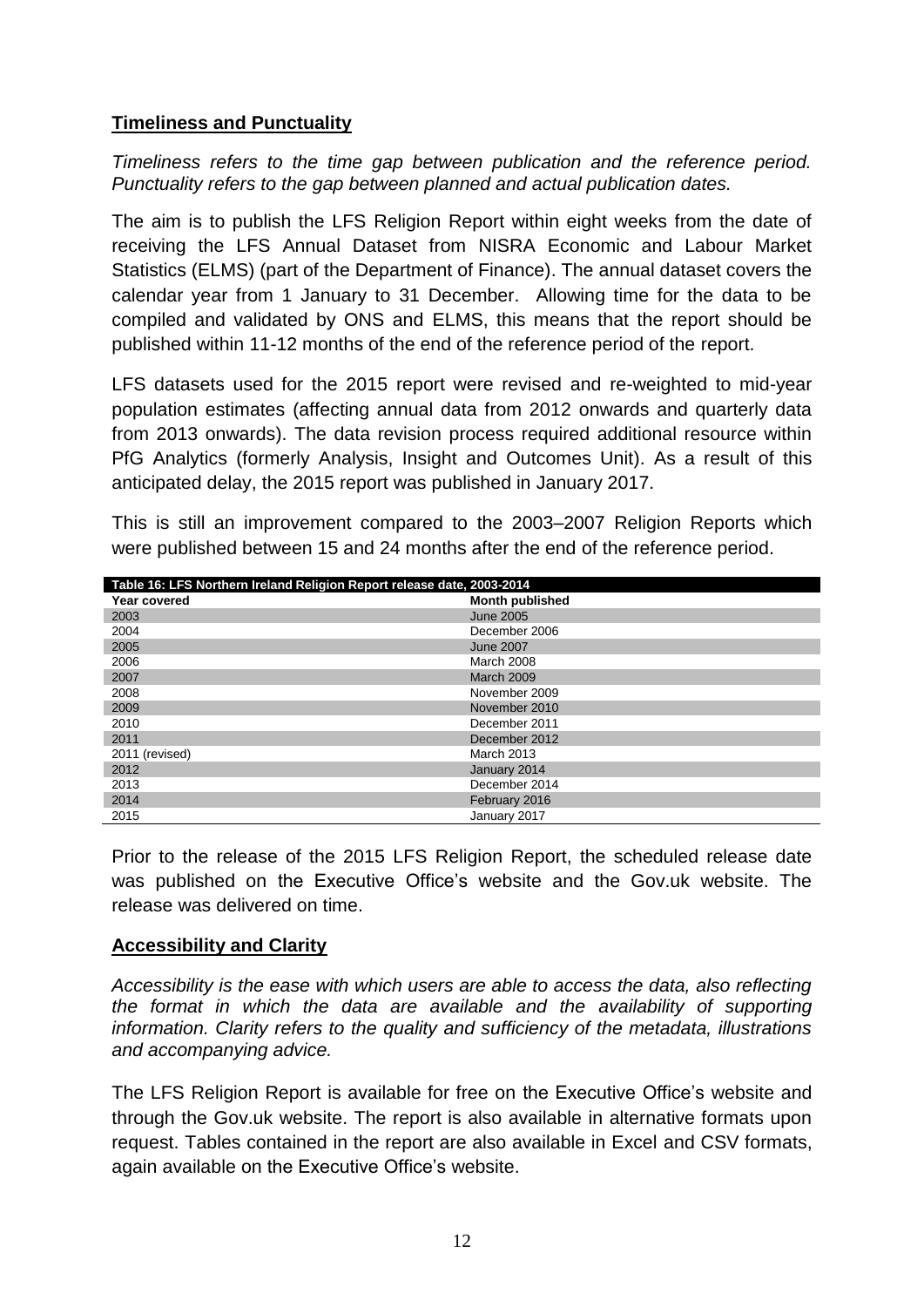The report contains a summary, commentary and graphs of the main findings for the main demographic and labour market outcomes of the two largest religious communities in Northern Ireland. This includes changes from previous years, where appropriate, and a 'Technical Notes' section which provides summary background information about the survey and links to other relevant sources of information.

In addition, an infographic has been produced and included in the main report, presenting the main findings from the report.

#### <span id="page-13-0"></span>**Coherence and Comparability**

*Coherence is the degree to which data that are derived from different sources or methods, but refer to the same topic, are similar.* 

*Comparability is the degree to which data can be compared over time and domain.* 

As far as is practical the LFS Religion Report adopts common definitions and methodology to other similar Government surveys using the LFS. The definitions of labour market concepts such as working age and unemployment applied in the LFS Religion Report are consistent with the definitions used by the Office for National Statistics (ONS) and ELMS in their respective Labour Market Bulletins. The definitions used can be found in the LFS user manuals, which are located at the following link:

[https://www.ons.gov.uk/employmentandlabourmarket/peopleinwork/employmentand](https://www.ons.gov.uk/employmentandlabourmarket/peopleinwork/employmentandemployeetypes/methodologies/labourforcesurveyuserguidance) [employeetypes/methodologies/labourforcesurveyuserguidance](https://www.ons.gov.uk/employmentandlabourmarket/peopleinwork/employmentandemployeetypes/methodologies/labourforcesurveyuserguidance)

Most of the labour market outcomes can be compared over time. There are some exceptions due to revisions in the classification used. An example is the industrial classification of jobs, which was updated with effect from 2009.

In 2010 the working age definition was revised to take account of the change in the female pension age. The 2015 Religion Report includes, where appropriate, the figures using both definitions in the tables. This allows a comparison to be made with previous reports. Additionally, a new disability variable has been introduced to measure incidence of disability within the working age population; as a result of this variable change the data for 2015 is not comparable with previous years.

#### Comparing Northern Ireland with Great Britain and the Republic of Ireland

Labour market statistics relating to the religious communities in Northern Ireland cannot be compared to statistics in either Great Britain or the Republic of Ireland. As outlined previously, the stated religion in Great Britain differs from the stated religion question in Northern Ireland and the responses are categorised differently. The Republic of Ireland does not provide a breakdown of the labour market statistics based on a person's religious affiliation.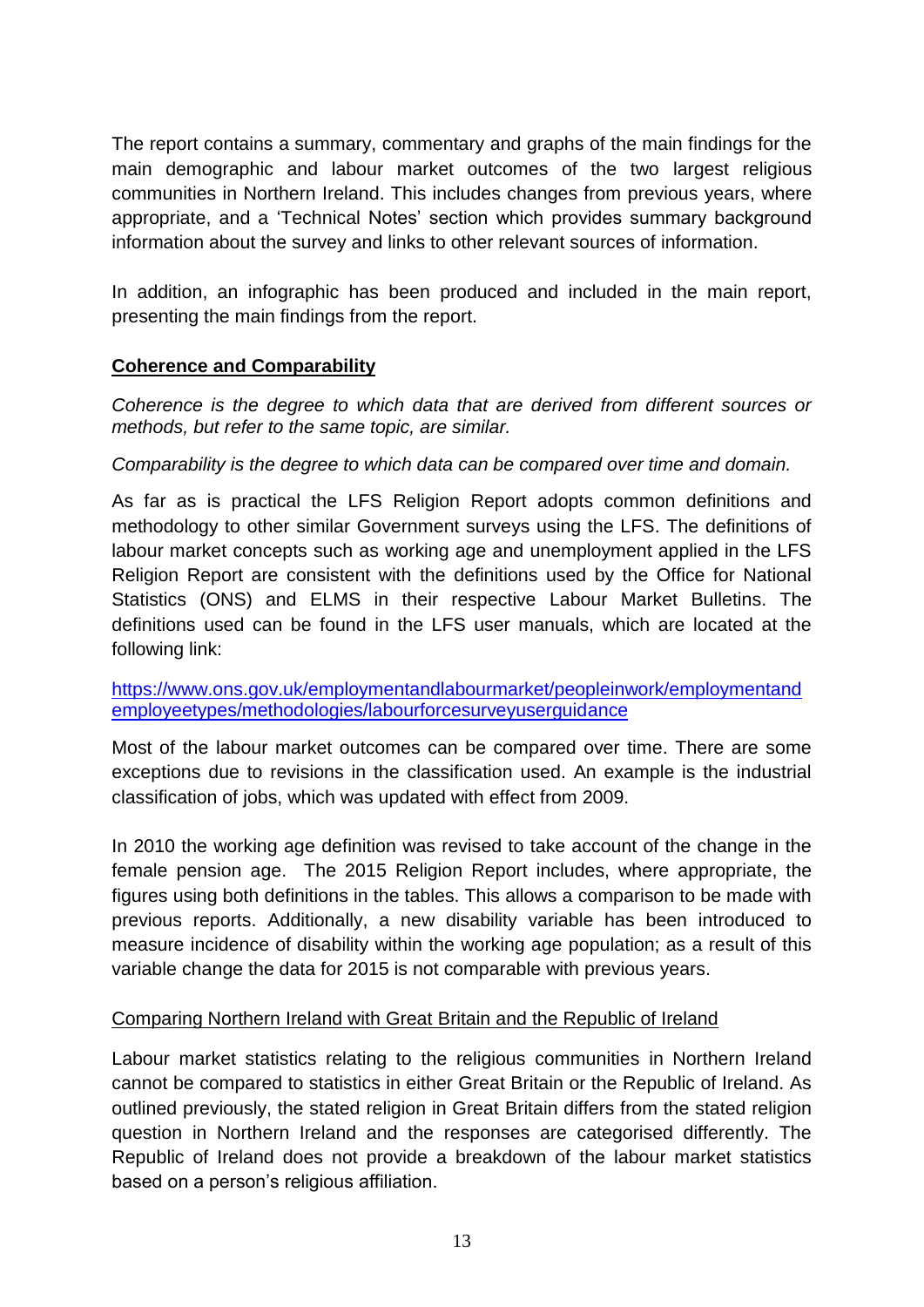### <span id="page-14-0"></span>**Output Quality Trade-offs**

*Trade-offs are the extent to which different aspects of quality are balanced against each other.* 

It is an aim of the branch to publish the figures as soon as possible. PfG Analytics has improved the turnaround time for producing the report.

LFS datasets used for the 2015 report were revised and re-weighted to mid-year population estimates (affecting annual data from 2012 onwards and quarterly data from 2013 onwards). As a result of this reweighting and subsequent data revision process, the 2015 report was published in January 2017. A note regarding this process is included in the technical notes section of the report.

#### <span id="page-14-1"></span>**Assessment of User Needs and Perceptions**

*The processes for finding out about users and uses and their views on the statistical products.*

There is an ongoing feedback facility on the Executive Office's LFS Religion Report web page which allows all users to give their views on the LFS Religion Report in the form of a survey. This survey can be accessed via the following link:

#### <https://www.surveymonkey.co.uk/r/LFSFeedback>

Users are also consulted directly for feedback and the LFS religion report has also been presented to the NI Statistics Advisory Committee for review. All feedback has been positive with most users being satisfied with the current reporting format.

A peer review, by a group of statisticians from across the Northern Ireland Statistics and Research Agency (NISRA), was carried out on the 2011 LFS Religion Report with the central purpose of improving the commentary, interpretation and presentation of the data in the report.

As a result of this, some presentational changes were made to the 2013 LFS Religion Report, although the overall content remained unchanged. This format was retained for the 2015 LFS Religion Report.